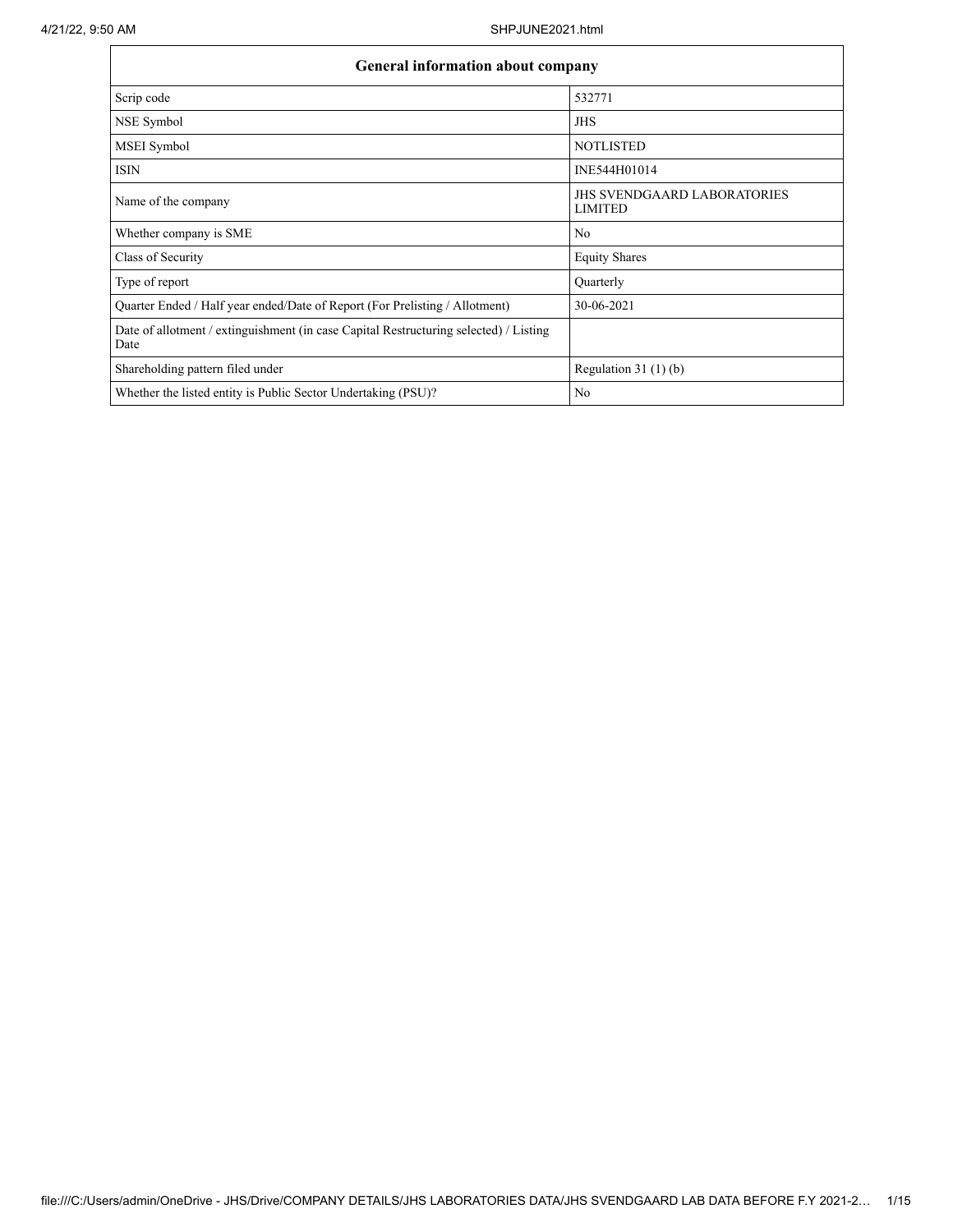|                | <b>Declaration</b>                                                                        |                |                                |                       |                             |  |  |  |  |  |  |  |
|----------------|-------------------------------------------------------------------------------------------|----------------|--------------------------------|-----------------------|-----------------------------|--|--|--|--|--|--|--|
| Sr.<br>No.     | Particular                                                                                | Yes/No         | Promoter and<br>Promoter Group | Public<br>shareholder | Non Promoter-<br>Non Public |  |  |  |  |  |  |  |
| $\mathbf{1}$   | Whether the Listed Entity has issued any partly paid up shares?                           | No             | No                             | No                    | N <sub>0</sub>              |  |  |  |  |  |  |  |
| $\overline{2}$ | Whether the Listed Entity has issued any Convertible Securities<br>$\Omega$               | No             | No                             | N <sub>0</sub>        | N <sub>0</sub>              |  |  |  |  |  |  |  |
| 3              | Whether the Listed Entity has issued any Warrants?                                        | Yes            | Yes                            | N <sub>0</sub>        | N <sub>0</sub>              |  |  |  |  |  |  |  |
| $\overline{4}$ | Whether the Listed Entity has any shares against which<br>depository receipts are issued? | N <sub>0</sub> | No                             | N <sub>0</sub>        | N <sub>0</sub>              |  |  |  |  |  |  |  |
| 5              | Whether the Listed Entity has any shares in locked-in?                                    | Yes            | <b>Yes</b>                     | Yes                   | N <sub>0</sub>              |  |  |  |  |  |  |  |
| 6              | Whether any shares held by promoters are pledge or otherwise<br>encumbered?               | N <sub>0</sub> | No                             |                       |                             |  |  |  |  |  |  |  |
| $\overline{7}$ | Whether company has equity shares with differential voting<br>rights?                     | N <sub>0</sub> | No                             | N <sub>0</sub>        | No                          |  |  |  |  |  |  |  |
| 8              | Whether the listed entity has any significant beneficial owner?                           | N <sub>0</sub> |                                |                       |                             |  |  |  |  |  |  |  |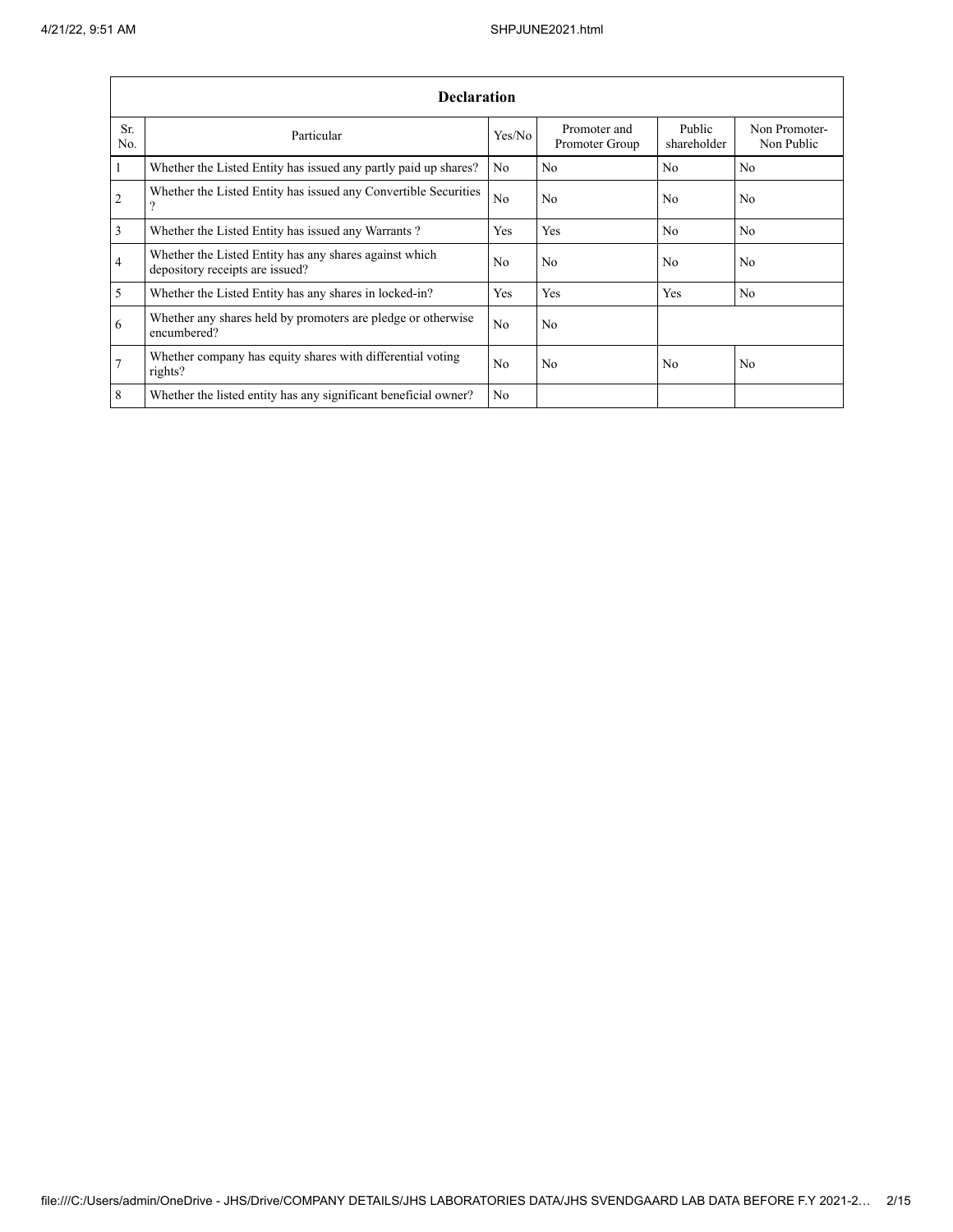|                 | Category<br>of<br>shareholder                  | fully paid<br>Nos. Of<br>shareholders | No. of                | No. Of<br>Partly      | No. Of<br>shares         | Total nos.<br>shares                       | Shareholding as a<br>% of total no. of                                     | class of securities (IX)  |               | Number of Voting Rights held in each |                     |
|-----------------|------------------------------------------------|---------------------------------------|-----------------------|-----------------------|--------------------------|--------------------------------------------|----------------------------------------------------------------------------|---------------------------|---------------|--------------------------------------|---------------------|
| Category<br>(I) |                                                |                                       | up equity             | paid-up<br>equity     | underlying<br>Depository | held (VII)<br>$= (IV) +$<br>$(V)$ + $(VI)$ | shares (calculated<br>as per SCRR,<br>1957) (VIII) As a<br>% of $(A+B+C2)$ | No of Voting (XIV) Rights |               | Total as a                           |                     |
|                 | (II)                                           | (III)                                 | shares<br>held $(IV)$ | shares<br>held<br>(V) | Receipts<br>(VI)         |                                            |                                                                            | Class eg:<br>X            | Class<br>eg:y | Total                                | $%$ of<br>$(A+B+C)$ |
| (A)             | Promoter<br>&<br>Promoter<br>Group             | 4                                     | 26897988              |                       |                          | 26897988                                   | 41.77                                                                      | 26897988                  |               | 26897988                             | 41.77               |
| (B)             | Public                                         | 21813                                 | 37502477              |                       |                          | 37502477                                   | 58.23                                                                      | 37502477                  |               | 37502477                             | 58.23               |
| (C)             | Non<br>Promoter-<br>Non Public                 |                                       |                       |                       |                          |                                            |                                                                            |                           |               |                                      |                     |
| (C1)            | <b>Shares</b><br>underlying<br>DRs             |                                       |                       |                       |                          |                                            |                                                                            |                           |               |                                      |                     |
| (C2)            | Shares held<br>by<br>Employee<br><b>Trusts</b> |                                       |                       |                       |                          |                                            |                                                                            |                           |               |                                      |                     |
|                 | Total                                          | 21817                                 | 64400465              |                       |                          | 64400465                                   | 100                                                                        | 64400465                  |               | 64400465                             | 100                 |

## **Table I - Summary Statement holding of specified securities**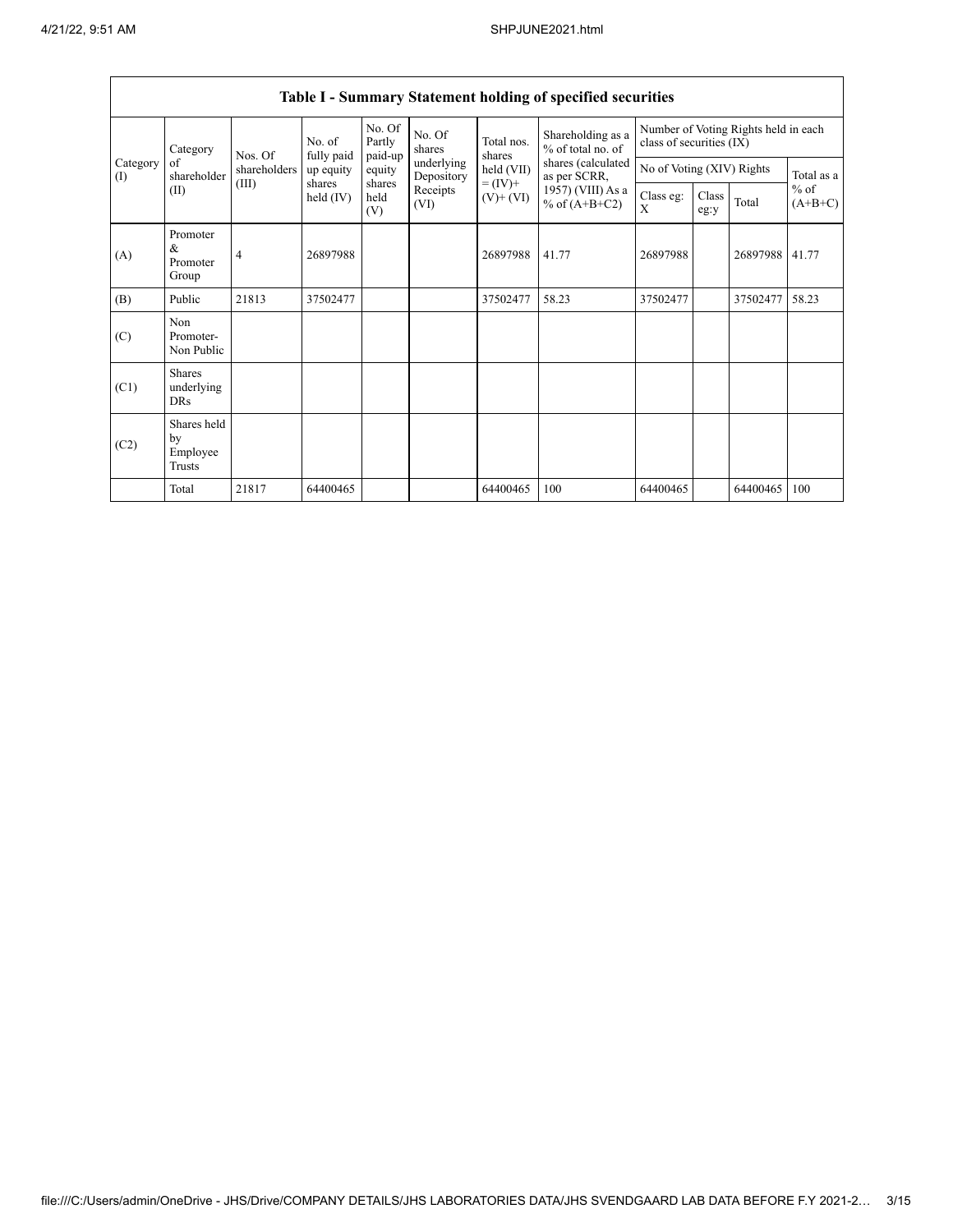|          |                                                         |                                                 |                                       |                                                           | Table I - Summary Statement holding of specified securities                               |                                        |                                                  |                                                                        |                                                         |                                       |
|----------|---------------------------------------------------------|-------------------------------------------------|---------------------------------------|-----------------------------------------------------------|-------------------------------------------------------------------------------------------|----------------------------------------|--------------------------------------------------|------------------------------------------------------------------------|---------------------------------------------------------|---------------------------------------|
| Category | No. Of<br><b>Shares</b><br>Category<br>Underlying<br>of |                                                 | No. of<br><b>Shares</b><br>Underlying | No. Of Shares<br>Underlying<br>Outstanding<br>convertible | Shareholding, as a<br>% assuming full<br>conversion of<br>convertible<br>securities (as a | Number of<br>Locked in shares<br>(XII) |                                                  | Number of<br>Shares<br>pledged or<br>otherwise<br>encumbered<br>(XIII) |                                                         | Number of<br>equity shares<br>held in |
| (1)      | shareholder<br>(II)                                     | Outstanding<br>convertible<br>securities<br>(X) | Outstanding<br>Warrants<br>$(X_i)$    | securities and<br>No. Of<br>Warrants (Xi)<br>(a)          | percentage of<br>diluted share<br>capital) (XI)=<br>$(VII)+(X)$ As a %<br>of $(A+B+C2)$   | No. $(a)$                              | As a<br>$%$ of<br>total<br>Shares<br>held<br>(b) | No.<br>(a)                                                             | As a<br>$%$ of<br>total<br><b>Shares</b><br>held<br>(b) | dematerialized<br>form (XIV)          |
| (A)      | Promoter<br>&<br>Promoter<br>Group                      |                                                 | 500000                                | 500000                                                    | 42.22                                                                                     | 11750000                               | 43.68                                            |                                                                        |                                                         | 26897988                              |
| (B)      | Public                                                  |                                                 |                                       |                                                           | 57.78                                                                                     | 3500000                                | 9.33                                             |                                                                        |                                                         | 37487770                              |
| (C)      | Non<br>Promoter-<br>Non Public                          |                                                 |                                       |                                                           |                                                                                           |                                        |                                                  |                                                                        |                                                         |                                       |
| (C1)     | <b>Shares</b><br>underlying<br><b>DRs</b>               |                                                 |                                       |                                                           |                                                                                           |                                        |                                                  |                                                                        |                                                         |                                       |
| (C2)     | Shares held<br>by<br>Employee<br>Trusts                 |                                                 |                                       |                                                           |                                                                                           |                                        |                                                  |                                                                        |                                                         |                                       |
|          | Total                                                   |                                                 | 500000                                | 500000                                                    | 100                                                                                       | 15250000 23.68                         |                                                  |                                                                        |                                                         | 64385758                              |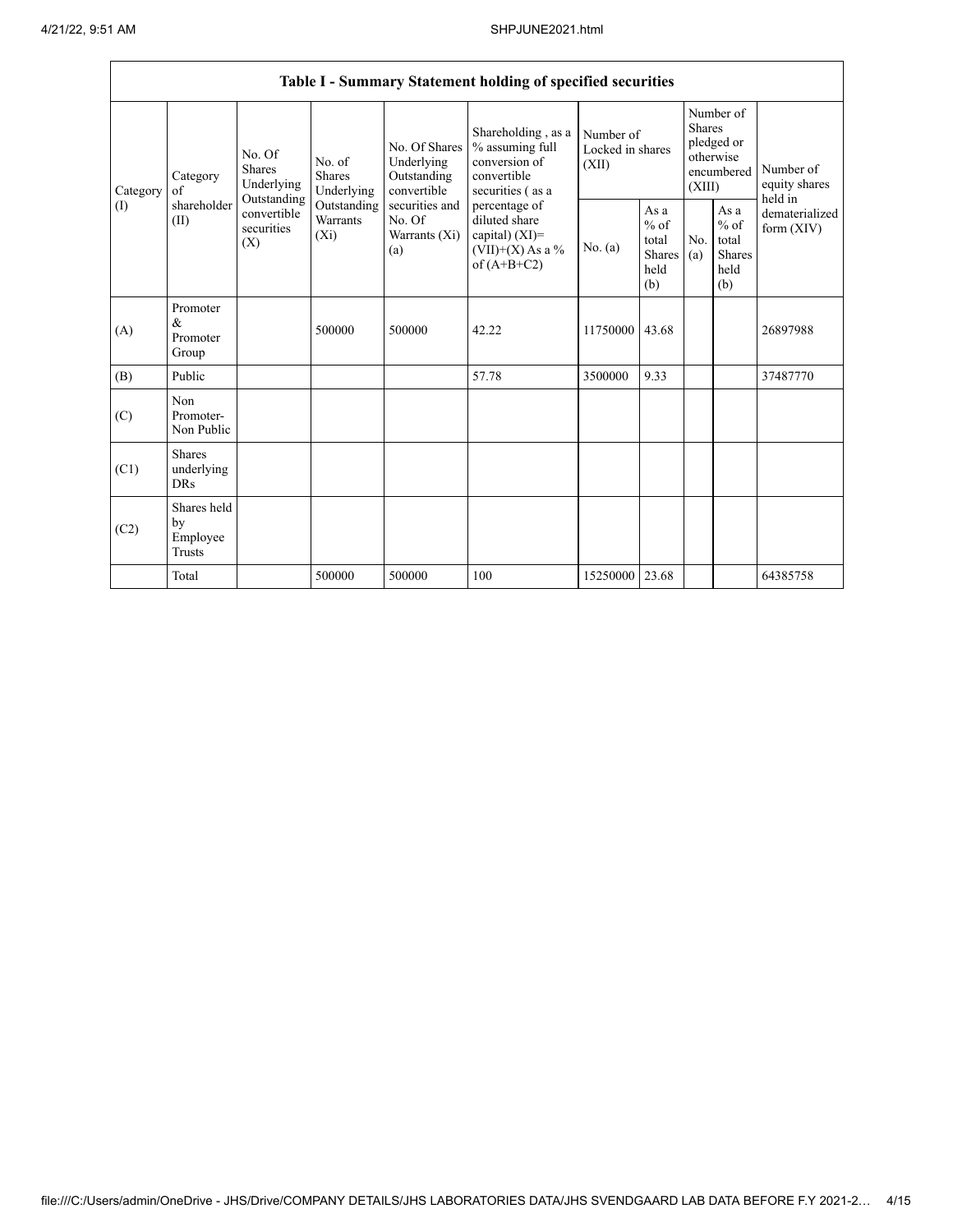|                                                                                                | Table II - Statement showing shareholding pattern of the Promoter and Promoter Group                                |                         |                                   |                                 |                                    |                             |                                                  |                                                                  |               |          |                                 |
|------------------------------------------------------------------------------------------------|---------------------------------------------------------------------------------------------------------------------|-------------------------|-----------------------------------|---------------------------------|------------------------------------|-----------------------------|--------------------------------------------------|------------------------------------------------------------------|---------------|----------|---------------------------------|
|                                                                                                |                                                                                                                     |                         |                                   | No.<br><b>Of</b>                | No. Of                             | Total nos.                  | Shareholding<br>as a % of<br>total no. of        | Number of Voting Rights held in each<br>class of securities (IX) |               |          |                                 |
| Sr.                                                                                            | Category &<br>Name of the                                                                                           | Nos. Of<br>shareholders | No. of<br>fully paid<br>up equity | Partly<br>paid-<br>up           | shares<br>underlying<br>Depository | shares<br>held<br>$(VII) =$ | shares<br>(calculated<br>as per                  | No of Voting (XIV) Rights                                        |               |          | Total<br>as a $%$               |
|                                                                                                | Shareholders (I)                                                                                                    | (III)                   | shares<br>held $(IV)$             | equity<br>shares<br>held<br>(V) | Receipts<br>(VI)                   | $(IV)+$<br>$(V)$ + $(VI)$   | SCRR,<br>1957) (VIII)<br>As a % of<br>$(A+B+C2)$ | Class eg:<br>$\mathbf X$                                         | Class<br>eg:y | Total    | of<br>Total<br>Voting<br>rights |
| A                                                                                              | Table II - Statement showing shareholding pattern of the Promoter and Promoter Group                                |                         |                                   |                                 |                                    |                             |                                                  |                                                                  |               |          |                                 |
| (1)                                                                                            | Indian                                                                                                              |                         |                                   |                                 |                                    |                             |                                                  |                                                                  |               |          |                                 |
| (a)                                                                                            | Individuals/Hindu<br>undivided Family                                                                               | $\overline{\mathbf{4}}$ | 26897988                          |                                 |                                    | 26897988                    | 41.77                                            | 26897988                                                         |               | 26897988 | 41.77                           |
| Sub-Total<br>(A)(1)                                                                            |                                                                                                                     | $\overline{4}$          | 26897988                          |                                 |                                    | 26897988                    | 41.77                                            | 26897988                                                         |               | 26897988 | 41.77                           |
| (2)                                                                                            | Foreign                                                                                                             |                         |                                   |                                 |                                    |                             |                                                  |                                                                  |               |          |                                 |
| Total<br>Shareholding<br>of Promoter<br>and<br>Promoter<br>Group $(A)=$<br>$(A)(1)+(A)$<br>(2) |                                                                                                                     | 4                       | 26897988                          |                                 |                                    | 26897988                    | 41.77                                            | 26897988                                                         |               | 26897988 | 41.77                           |
| $\, {\bf B}$                                                                                   | Table III - Statement showing shareholding pattern of the Public shareholder                                        |                         |                                   |                                 |                                    |                             |                                                  |                                                                  |               |          |                                 |
| (1)                                                                                            | Institutions                                                                                                        |                         |                                   |                                 |                                    |                             |                                                  |                                                                  |               |          |                                 |
| (e)                                                                                            | Foreign Portfolio<br>Investors                                                                                      | $\mathbf{1}$            | 252000                            |                                 |                                    | 252000                      | 0.39                                             | 252000                                                           |               | 252000   | 0.39                            |
| Sub-Total<br>(B)(1)                                                                            |                                                                                                                     | 1                       | 252000                            |                                 |                                    | 252000                      | 0.39                                             | 252000                                                           |               | 252000   | 0.39                            |
| (3)                                                                                            | Non-institutions                                                                                                    |                         |                                   |                                 |                                    |                             |                                                  |                                                                  |               |          |                                 |
| (a(i))                                                                                         | Individuals -<br>i.Individual<br>shareholders<br>holding nominal<br>share capital up<br>to Rs. 2 lakhs.             | 21186                   | 14766386                          |                                 |                                    | 14766386                    | 22.93                                            | 14766386                                                         |               | 14766386 | 22.93                           |
| (a(ii))                                                                                        | Individuals - ii.<br>Individual<br>shareholders<br>holding nominal<br>share capital in<br>excess of Rs. 2<br>lakhs. | 133                     | 16245964                          |                                 |                                    | 16245964 25.23              |                                                  | 16245964                                                         |               | 16245964 | 25.23                           |
| (e)                                                                                            | Any Other<br>(specify)                                                                                              | 493                     | 6238127                           |                                 |                                    | 6238127                     | 9.69                                             | 6238127                                                          |               | 6238127  | 9.69                            |
| Sub-Total<br>(B)(3)                                                                            |                                                                                                                     | 21812                   | 37250477                          |                                 |                                    | 37250477                    | 57.84                                            | 37250477                                                         |               | 37250477 | 57.84                           |
| <b>Total Public</b><br>Shareholding<br>$(B)=(B)(1)+$<br>$(B)(2)+(B)$<br>(3)                    |                                                                                                                     | 21813                   | 37502477                          |                                 |                                    | 37502477                    | 58.23                                            | 37502477                                                         |               | 37502477 | 58.23                           |
| $\mathbf C$                                                                                    | Table IV - Statement showing shareholding pattern of the Non Promoter- Non Public shareholder                       |                         |                                   |                                 |                                    |                             |                                                  |                                                                  |               |          |                                 |
| Total (<br>$A+B+C2$ )                                                                          |                                                                                                                     | 21817                   | 64400465                          |                                 |                                    | 64400465                    | 100                                              | 64400465                                                         |               | 64400465 | 100                             |
| Total<br>$(A+B+C)$                                                                             |                                                                                                                     | 21817                   | 64400465                          |                                 |                                    | 64400465                    | 100                                              | 64400465                                                         |               | 64400465 | 100                             |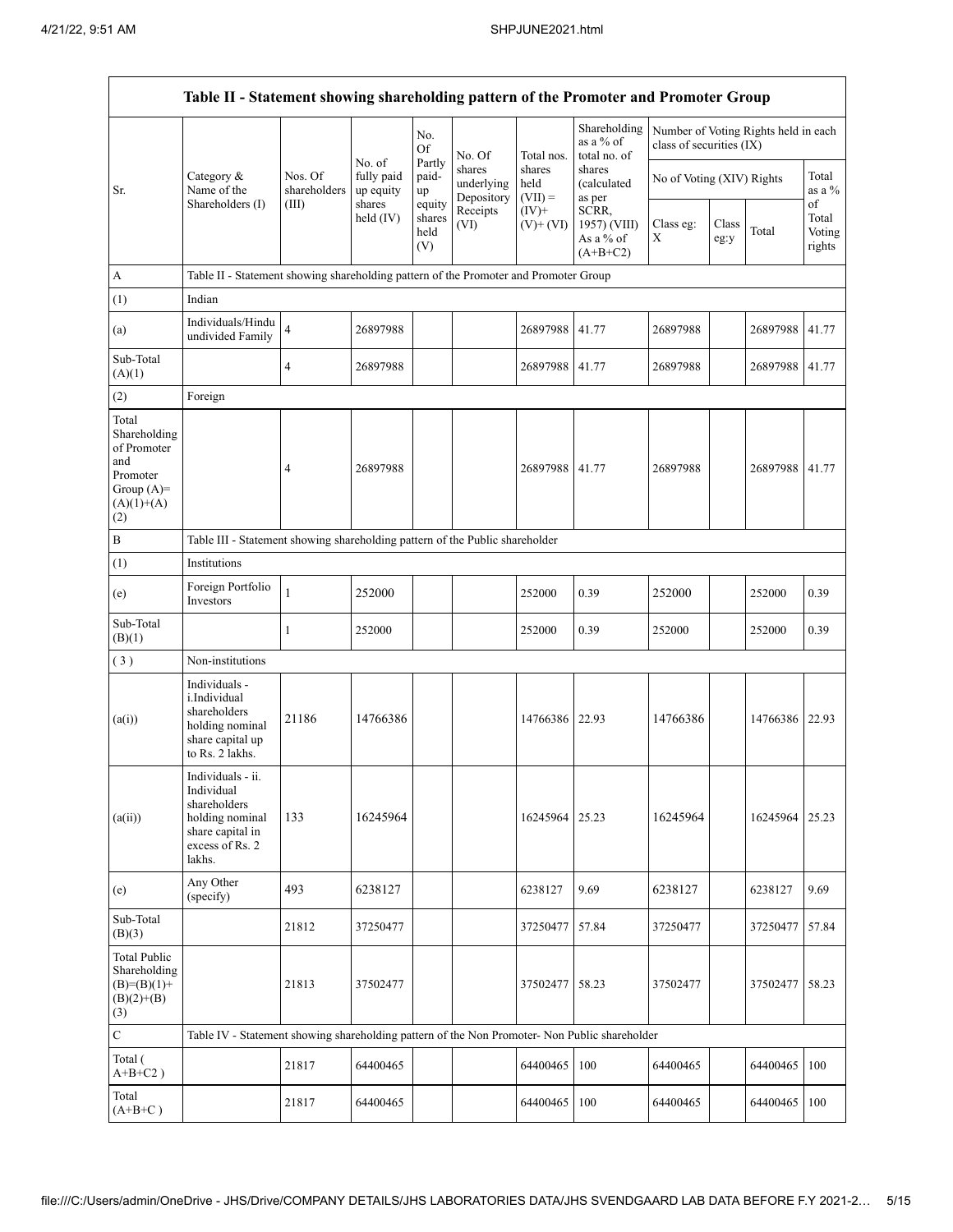|                                                                                         |                                                 |                                       |                                                                                                               | Table II - Statement showing shareholding pattern of the Promoter and Promoter Group          |                                        |                                                  |                         |                                                    |                                       |  |
|-----------------------------------------------------------------------------------------|-------------------------------------------------|---------------------------------------|---------------------------------------------------------------------------------------------------------------|-----------------------------------------------------------------------------------------------|----------------------------------------|--------------------------------------------------|-------------------------|----------------------------------------------------|---------------------------------------|--|
| Sr.                                                                                     | No. Of<br><b>Shares</b><br>Underlying           | No. of<br><b>Shares</b><br>Underlying | No. Of Shares<br>Underlying<br>Outstanding<br>convertible<br>securities and<br>No. Of<br>Warrants (Xi)<br>(a) | Shareholding, as a %<br>assuming full<br>conversion of<br>convertible securities (            | Number of<br>Locked in shares<br>(XII) |                                                  | <b>Shares</b><br>(XIII) | Number of<br>pledged or<br>otherwise<br>encumbered | Number of<br>equity shares<br>held in |  |
|                                                                                         | Outstanding<br>convertible<br>securities<br>(X) | Outstanding<br>Warrants<br>$(X_i)$    |                                                                                                               | as a percentage of<br>diluted share capital)<br>$(XI) = (VII)+(X) As a %$<br>of $(A+B+C2)$    | No. (a)                                | As a<br>$%$ of<br>total<br>Shares<br>held<br>(b) | No.<br>(a)              | As a<br>$%$ of<br>total<br>Shares<br>held<br>(b)   | dematerialized<br>form $(XIV)$        |  |
| $\mathbf{A}$                                                                            |                                                 |                                       |                                                                                                               | Table II - Statement showing shareholding pattern of the Promoter and Promoter Group          |                                        |                                                  |                         |                                                    |                                       |  |
| (1)                                                                                     | Indian                                          |                                       |                                                                                                               |                                                                                               |                                        |                                                  |                         |                                                    |                                       |  |
| (a)                                                                                     |                                                 | 500000                                | 500000                                                                                                        | 42.22                                                                                         | 11750000                               | 43.68                                            |                         |                                                    | 26897988                              |  |
| Sub-Total (A)<br>(1)                                                                    |                                                 | 500000                                | 500000                                                                                                        | 42.22                                                                                         | 11750000                               | 43.68                                            |                         |                                                    | 26897988                              |  |
| (2)                                                                                     | Foreign                                         |                                       |                                                                                                               |                                                                                               |                                        |                                                  |                         |                                                    |                                       |  |
| Total<br>Shareholding<br>of Promoter<br>and Promoter<br>Group $(A)=$<br>$(A)(1)+(A)(2)$ |                                                 | 500000                                | 500000                                                                                                        | 42.22                                                                                         | 11750000                               | 43.68                                            |                         |                                                    | 26897988                              |  |
| $\, {\bf B}$                                                                            |                                                 |                                       |                                                                                                               | Table III - Statement showing shareholding pattern of the Public shareholder                  |                                        |                                                  |                         |                                                    |                                       |  |
| (1)                                                                                     | Institutions                                    |                                       |                                                                                                               |                                                                                               |                                        |                                                  |                         |                                                    |                                       |  |
| (e)                                                                                     |                                                 |                                       |                                                                                                               | 0.39                                                                                          | $\boldsymbol{0}$                       | $\boldsymbol{0}$                                 |                         |                                                    | 252000                                |  |
| Sub-Total (B)<br>(1)                                                                    |                                                 |                                       |                                                                                                               | 0.39                                                                                          | $\mathbf{0}$                           | $\mathbf{0}$                                     |                         |                                                    | 252000                                |  |
| (3)                                                                                     | Non-institutions                                |                                       |                                                                                                               |                                                                                               |                                        |                                                  |                         |                                                    |                                       |  |
| (a(i))                                                                                  |                                                 |                                       |                                                                                                               | 22.75                                                                                         | $\boldsymbol{0}$                       | $\boldsymbol{0}$                                 |                         |                                                    | 14751679                              |  |
| (a(ii))                                                                                 |                                                 |                                       |                                                                                                               | 25.03                                                                                         | $\mathbf{0}$                           | $\overline{0}$                                   |                         |                                                    | 16245964                              |  |
| (e)                                                                                     |                                                 |                                       |                                                                                                               | 9.61                                                                                          | 3500000                                | 56.11                                            |                         |                                                    | 6238127                               |  |
| Sub-Total (B)<br>(3)                                                                    |                                                 |                                       |                                                                                                               | 57.4                                                                                          | 3500000                                | 9.4                                              |                         |                                                    | 37235770                              |  |
| <b>Total Public</b><br>Shareholding<br>$(B)=(B)(1)+$<br>$(B)(2)+(B)(3)$                 |                                                 |                                       |                                                                                                               | 57.78                                                                                         | 3500000                                | 9.33                                             |                         |                                                    | 37487770                              |  |
| $\mathbf C$                                                                             |                                                 |                                       |                                                                                                               | Table IV - Statement showing shareholding pattern of the Non Promoter- Non Public shareholder |                                        |                                                  |                         |                                                    |                                       |  |
| Total (<br>$A+B+C2$ )                                                                   |                                                 | 500000                                | 500000                                                                                                        | 100                                                                                           | 15250000                               | 23.68                                            |                         |                                                    | 64385758                              |  |
| Total<br>$(A+B+C)$                                                                      |                                                 | 500000                                | 500000                                                                                                        | 100                                                                                           | 15250000                               | 23.68                                            |                         |                                                    | 64385758                              |  |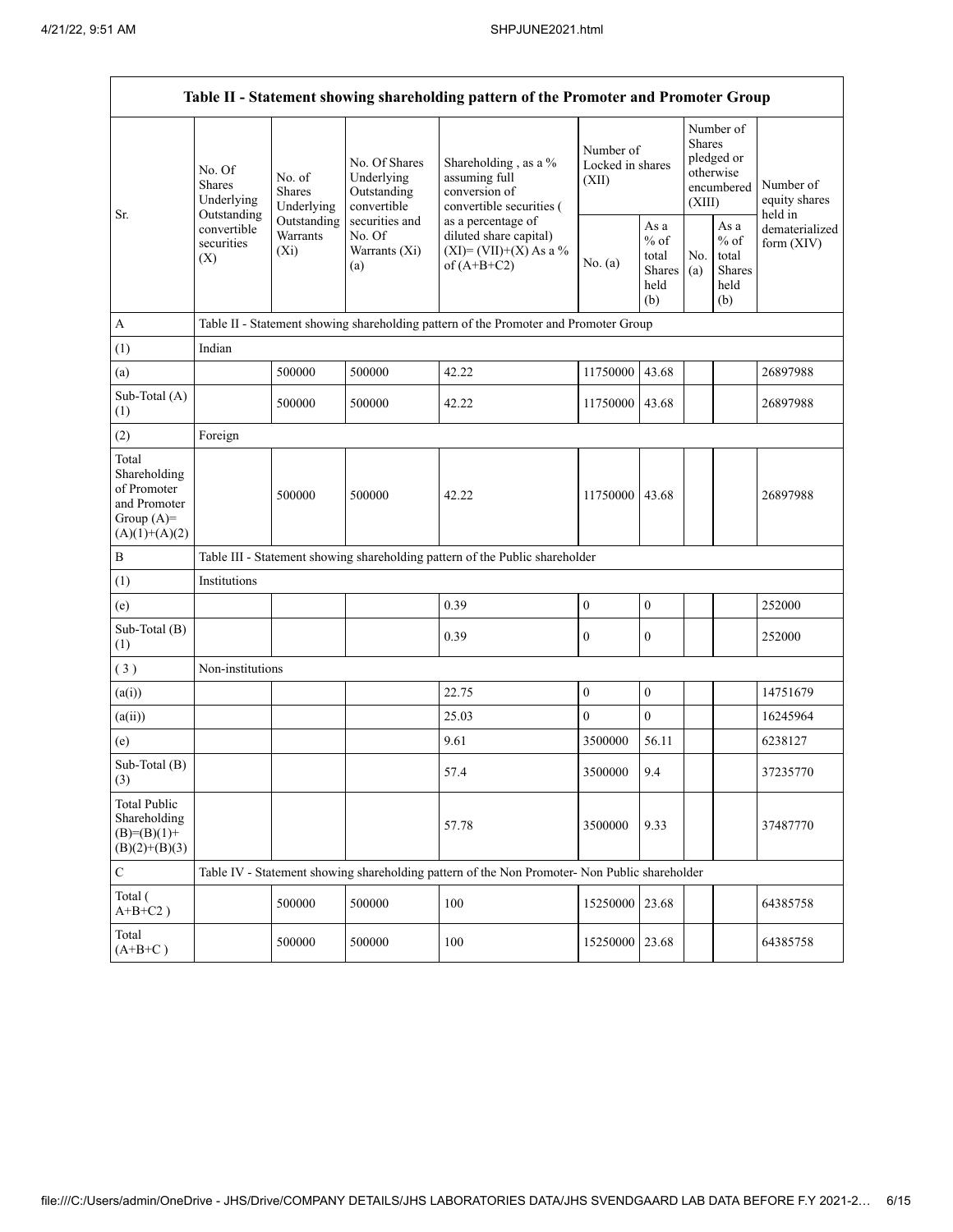|                                                                                                                                                                                          |                               |                                                               | Individuals/Hindu undivided Family |                                       |                          |
|------------------------------------------------------------------------------------------------------------------------------------------------------------------------------------------|-------------------------------|---------------------------------------------------------------|------------------------------------|---------------------------------------|--------------------------|
| Searial No.                                                                                                                                                                              | 1                             | $\sqrt{2}$                                                    | 3                                  | $\overline{4}$                        |                          |
| Name of the<br>Shareholders (I)                                                                                                                                                          | <b>NIKHIL</b><br><b>NANDA</b> | <b>DALJIT SINGH</b><br><b>GREWAL</b>                          | <b>SUSHMA</b><br><b>NANDA</b>      | <b>HARISH CHANDER</b><br><b>NANDA</b> | Click here to go<br>back |
| PAN(II)                                                                                                                                                                                  | AACPN9260H                    | AASPG5876E                                                    | ACOPN2668R                         | AAHPN0300K                            | Total                    |
| No. of fully paid<br>up equity shares<br>held(TV)                                                                                                                                        | 23810774                      | 1500                                                          | 3065983                            | 19731                                 | 26897988                 |
| No. Of Partly paid-<br>up equity shares<br>held(V)                                                                                                                                       |                               |                                                               |                                    |                                       |                          |
| No. Of shares<br>underlying<br>Depository<br>Receipts (VI)                                                                                                                               |                               |                                                               |                                    |                                       |                          |
| Total nos. shares<br>held $(VII) = (IV) +$<br>$(V)$ + $(VI)$                                                                                                                             | 23810774                      | 1500                                                          | 3065983                            | 19731                                 | 26897988                 |
| Shareholding as a<br>% of total no. of<br>shares (calculated<br>as per SCRR,<br>1957) (VIII) As a<br>% of $(A+B+C2)$                                                                     | 36.97                         | $\boldsymbol{0}$                                              | 4.76                               | 0.03                                  | 41.77                    |
|                                                                                                                                                                                          |                               | Number of Voting Rights held in each class of securities (IX) |                                    |                                       |                          |
| Class eg:X                                                                                                                                                                               | 23810774                      | 1500                                                          | 3065983                            | 19731                                 | 26897988                 |
| Class eg:y                                                                                                                                                                               |                               |                                                               |                                    |                                       |                          |
| Total                                                                                                                                                                                    | 23810774                      | 1500                                                          | 3065983                            | 19731                                 | 26897988                 |
| Total as a % of<br><b>Total Voting rights</b>                                                                                                                                            | 36.97                         | $\boldsymbol{0}$                                              | 4.76                               | 0.03                                  | 41.77                    |
| No. Of Shares<br>Underlying<br>Outstanding<br>convertible<br>securities (X)                                                                                                              |                               |                                                               |                                    |                                       |                          |
| No. of Shares<br>Underlying<br>Outstanding<br>Warrants (Xi)                                                                                                                              | 500000                        | $\boldsymbol{0}$                                              | $\boldsymbol{0}$                   | $\boldsymbol{0}$                      | 500000                   |
| No. Of Shares<br>Underlying<br>Outstanding<br>convertible<br>securities and No.<br>Of Warrants (Xi)<br>(a)                                                                               | 500000                        | $\boldsymbol{0}$                                              | $\boldsymbol{0}$                   | $\boldsymbol{0}$                      | 500000                   |
| Shareholding, as a<br>% assuming full<br>conversion of<br>convertible<br>securities (as a<br>percentage of<br>diluted share<br>capital) (XI)=<br>$(VII)+(Xi)(a)$ As a<br>% of $(A+B+C2)$ | 37.46                         | $\boldsymbol{0}$                                              | 4.72                               | 0.03                                  | 42.22                    |
| Number of Locked in shares (XII)                                                                                                                                                         |                               |                                                               |                                    |                                       |                          |
| No. (a)                                                                                                                                                                                  | 11750000                      | $\boldsymbol{0}$                                              | $\boldsymbol{0}$                   | $\boldsymbol{0}$                      | 11750000                 |
| As a % of total<br>Shares held (b)                                                                                                                                                       | 49.35                         | $\mathbf{0}$                                                  | $\boldsymbol{0}$                   | $\boldsymbol{0}$                      | 43.68                    |
|                                                                                                                                                                                          |                               | Number of Shares pledged or otherwise encumbered (XIII)       |                                    |                                       |                          |
| No. (a)                                                                                                                                                                                  |                               |                                                               |                                    |                                       |                          |
|                                                                                                                                                                                          |                               |                                                               |                                    |                                       |                          |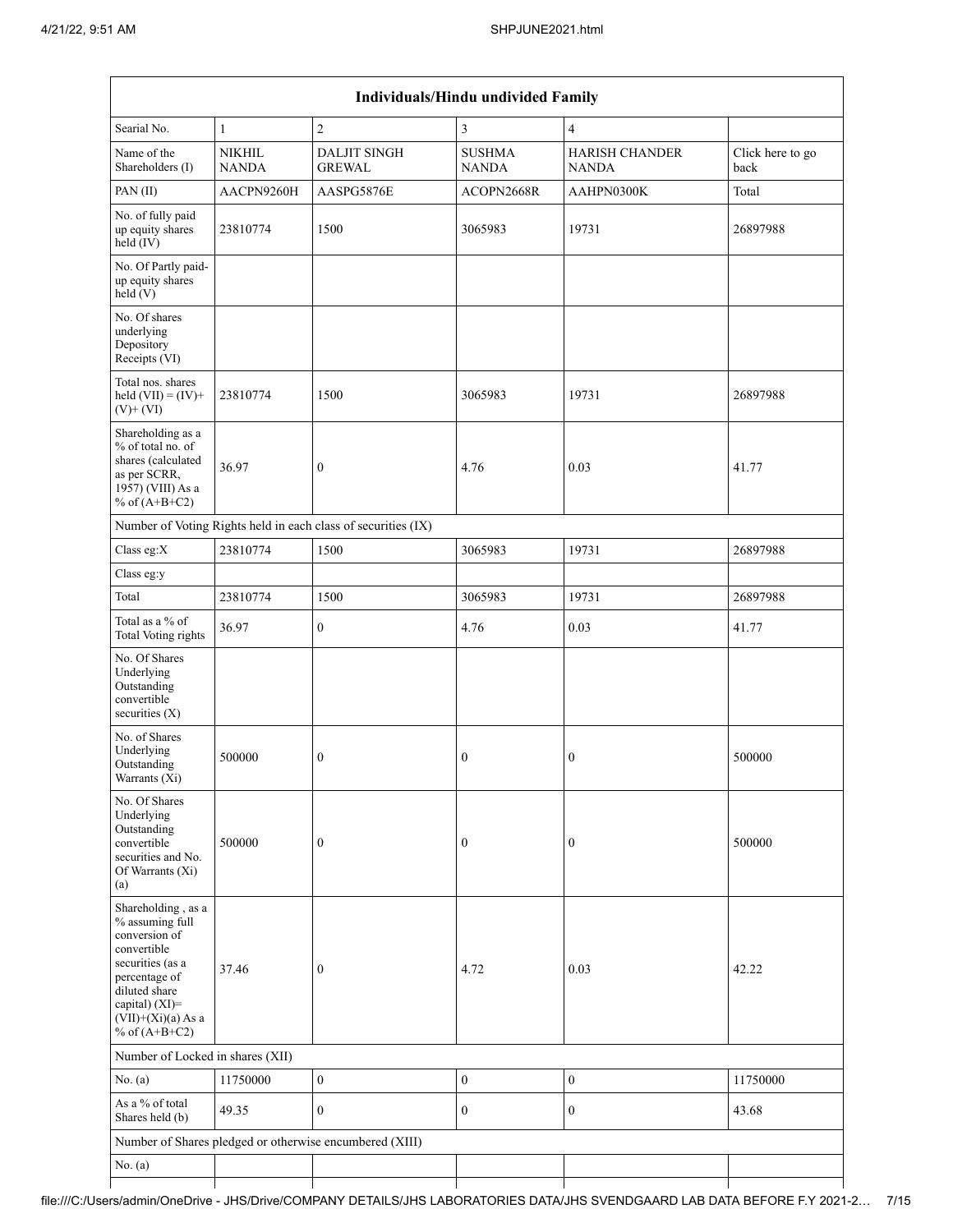## 4/21/22, 9:51 AM SHPJUNE2021.html

| As a % of total<br>Shares held (b)                                   |          |                |                |                |          |
|----------------------------------------------------------------------|----------|----------------|----------------|----------------|----------|
| Number of equity<br>shares held in<br>dematerialized<br>form $(XIV)$ | 23810774 | 1500           | 3065983        | 19731          | 26897988 |
| Reason for not providing PAN                                         |          |                |                |                |          |
| Reason for not<br>providing PAN                                      |          |                |                |                |          |
| Shareholder type                                                     | Promoter | Promoter Group | Promoter Group | Promoter Group |          |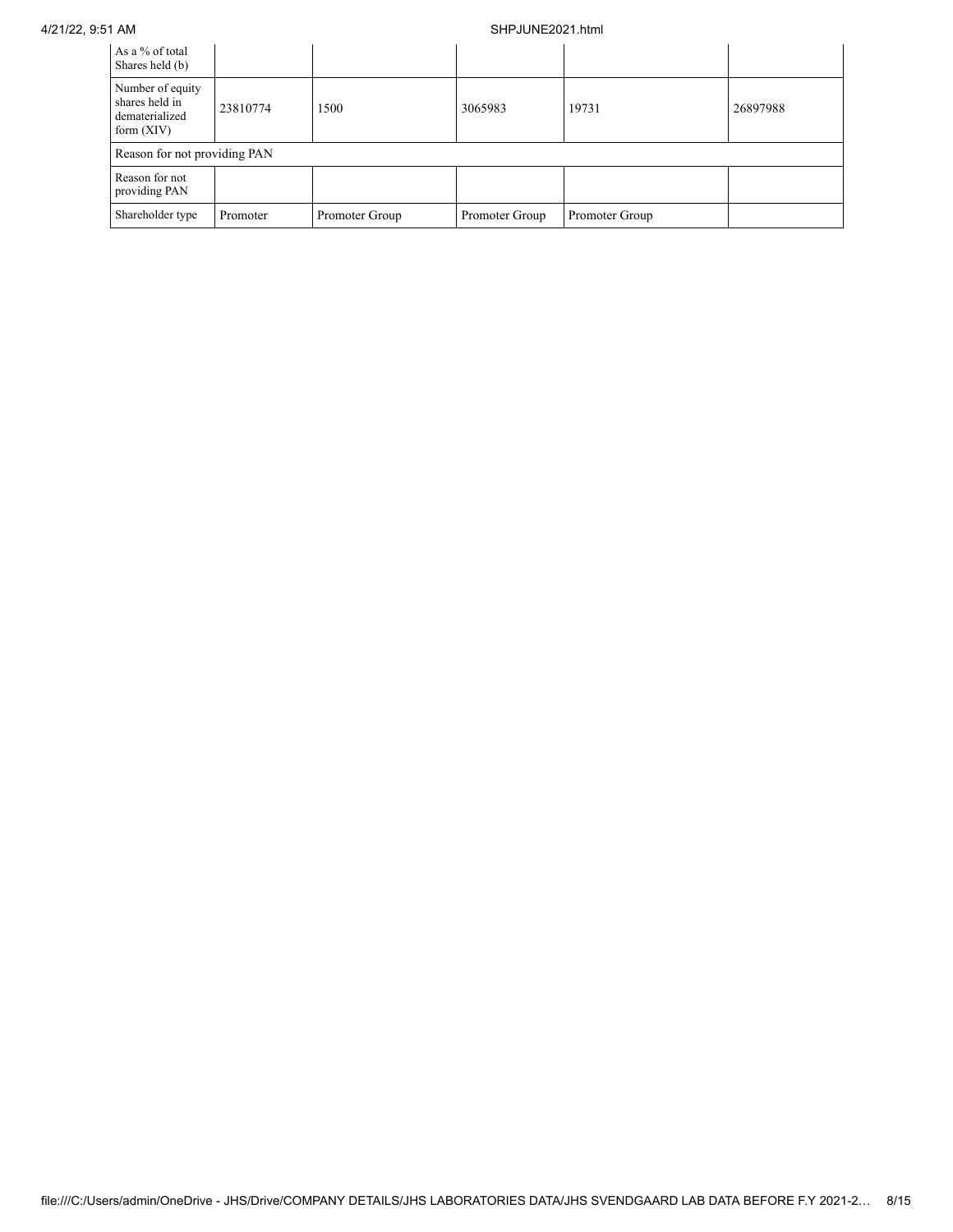|                                                                                                                                                                                      |                  |                  |                    | Individuals - ii. Individual shareholders holding nominal share capital in excess of Rs. 2 lakhs. |                       |
|--------------------------------------------------------------------------------------------------------------------------------------------------------------------------------------|------------------|------------------|--------------------|---------------------------------------------------------------------------------------------------|-----------------------|
| Searial No.                                                                                                                                                                          | $\mathbf{1}$     | $\sqrt{2}$       | 3                  | $\overline{4}$                                                                                    |                       |
| Name of the<br>Shareholders (I)                                                                                                                                                      | AMIT SAXENA      | NIKHIL VORA      | VIJAY MOHAN GOVILA | VORA CHAITALI NIKHIL                                                                              | Click here to go back |
| PAN(II)                                                                                                                                                                              | AATPS9756Q       | AAXPV2953N       | ABSPG9975D         | AECPV0195B                                                                                        | Total                 |
| No. of fully paid<br>up equity shares<br>held (IV)                                                                                                                                   | 1482777          | 2094547          | 2500000            | 2000000                                                                                           | 8077324               |
| No. Of Partly paid-<br>up equity shares<br>held(V)                                                                                                                                   |                  |                  |                    |                                                                                                   |                       |
| No. Of shares<br>underlying<br>Depository<br>Receipts (VI)                                                                                                                           |                  |                  |                    |                                                                                                   |                       |
| Total nos. shares<br>held $(VII) = (IV) +$<br>$(V)$ + $(VI)$                                                                                                                         | 1482777          | 2094547          | 2500000            | 2000000                                                                                           | 8077324               |
| Shareholding as a<br>% of total no. of<br>shares (calculated<br>as per SCRR,<br>1957) (VIII) As a<br>% of $(A+B+C2)$                                                                 | 2.3              | 3.25             | 3.88               | 3.11                                                                                              | 12.54                 |
| Number of Voting Rights held in each class of securities (IX)                                                                                                                        |                  |                  |                    |                                                                                                   |                       |
| Class eg: X                                                                                                                                                                          | 1482777          | 2094547          | 2500000            | 2000000                                                                                           | 8077324               |
| Class eg:y                                                                                                                                                                           |                  |                  |                    |                                                                                                   |                       |
| Total                                                                                                                                                                                | 1482777          | 2094547          | 2500000            | 2000000                                                                                           | 8077324               |
| Total as a % of<br><b>Total Voting rights</b>                                                                                                                                        | 2.3              | 3.25             | 3.88               | 3.11                                                                                              | 12.54                 |
| No. Of Shares<br>Underlying<br>Outstanding<br>convertible<br>securities (X)                                                                                                          |                  |                  |                    |                                                                                                   |                       |
| No. of Shares<br>Underlying<br>Outstanding<br>Warrants (Xi)                                                                                                                          |                  |                  |                    |                                                                                                   |                       |
| No. Of Shares<br>Underlying<br>Outstanding<br>convertible<br>securities and No.<br>Of Warrants (Xi)<br>(a)                                                                           |                  |                  |                    |                                                                                                   |                       |
| Shareholding, as a<br>% assuming full<br>conversion of<br>convertible<br>securities (as a<br>percentage of<br>diluted share<br>capital) (XI)=<br>$(VII)+(X)$ As a %<br>of $(A+B+C2)$ | 2.28             | 3.23             | 3.85               | 3.08                                                                                              | 12.45                 |
| Number of Locked in shares (XII)                                                                                                                                                     |                  |                  |                    |                                                                                                   |                       |
| No. (a)                                                                                                                                                                              | $\boldsymbol{0}$ | $\boldsymbol{0}$ | $\mathbf{0}$       | $\boldsymbol{0}$                                                                                  | $\mathbf{0}$          |
| As a % of total<br>Shares held (b)                                                                                                                                                   | $\theta$         | $\boldsymbol{0}$ | $\mathbf{0}$       | $\boldsymbol{0}$                                                                                  | $\boldsymbol{0}$      |
| Number of equity<br>shares held in<br>dematerialized<br>form (XIV)                                                                                                                   | 1482777          | 2094547          | 2500000            | 2000000                                                                                           | 8077324               |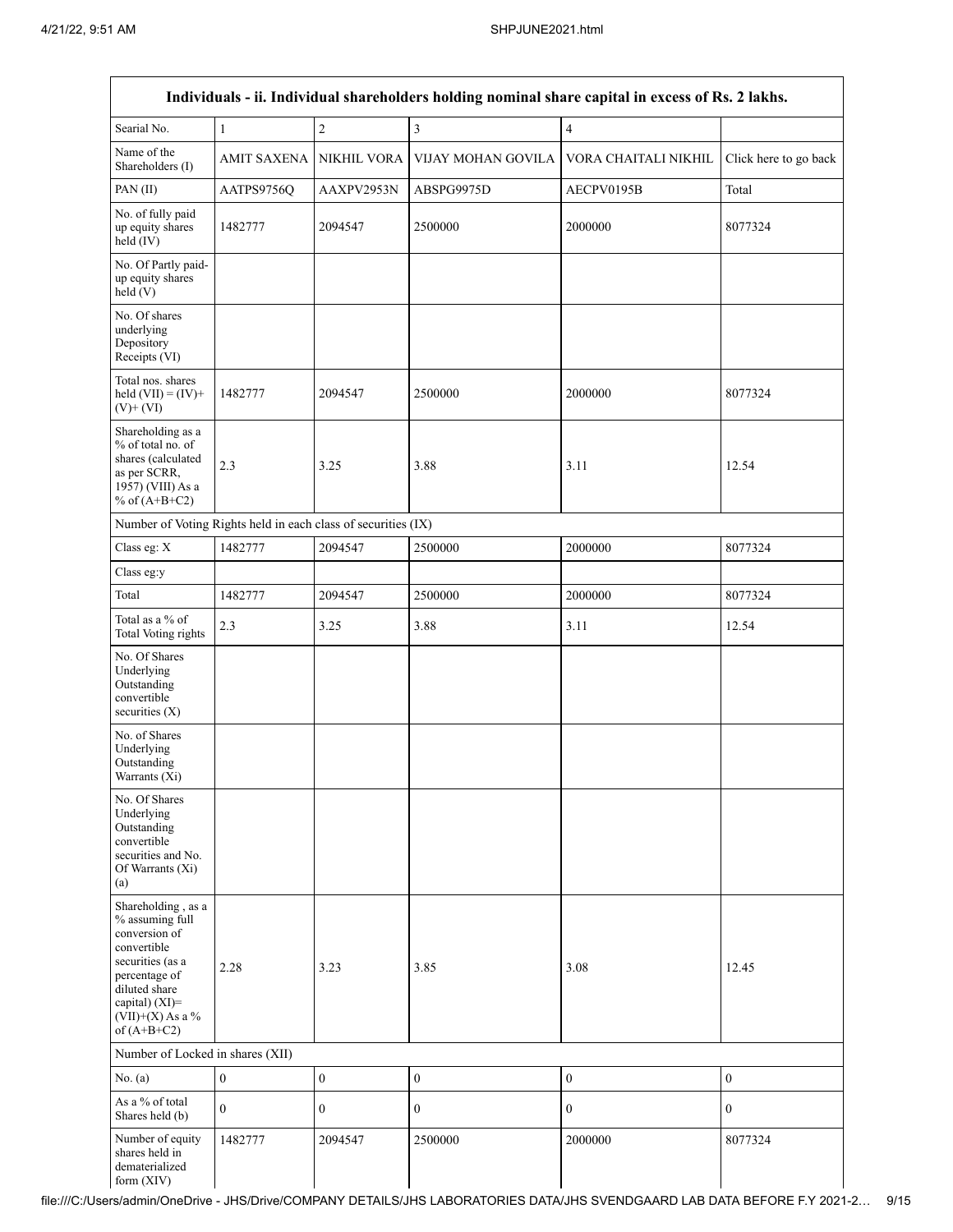| Reason for not providing PAN    |  |  |  |
|---------------------------------|--|--|--|
| Reason for not<br>providing PAN |  |  |  |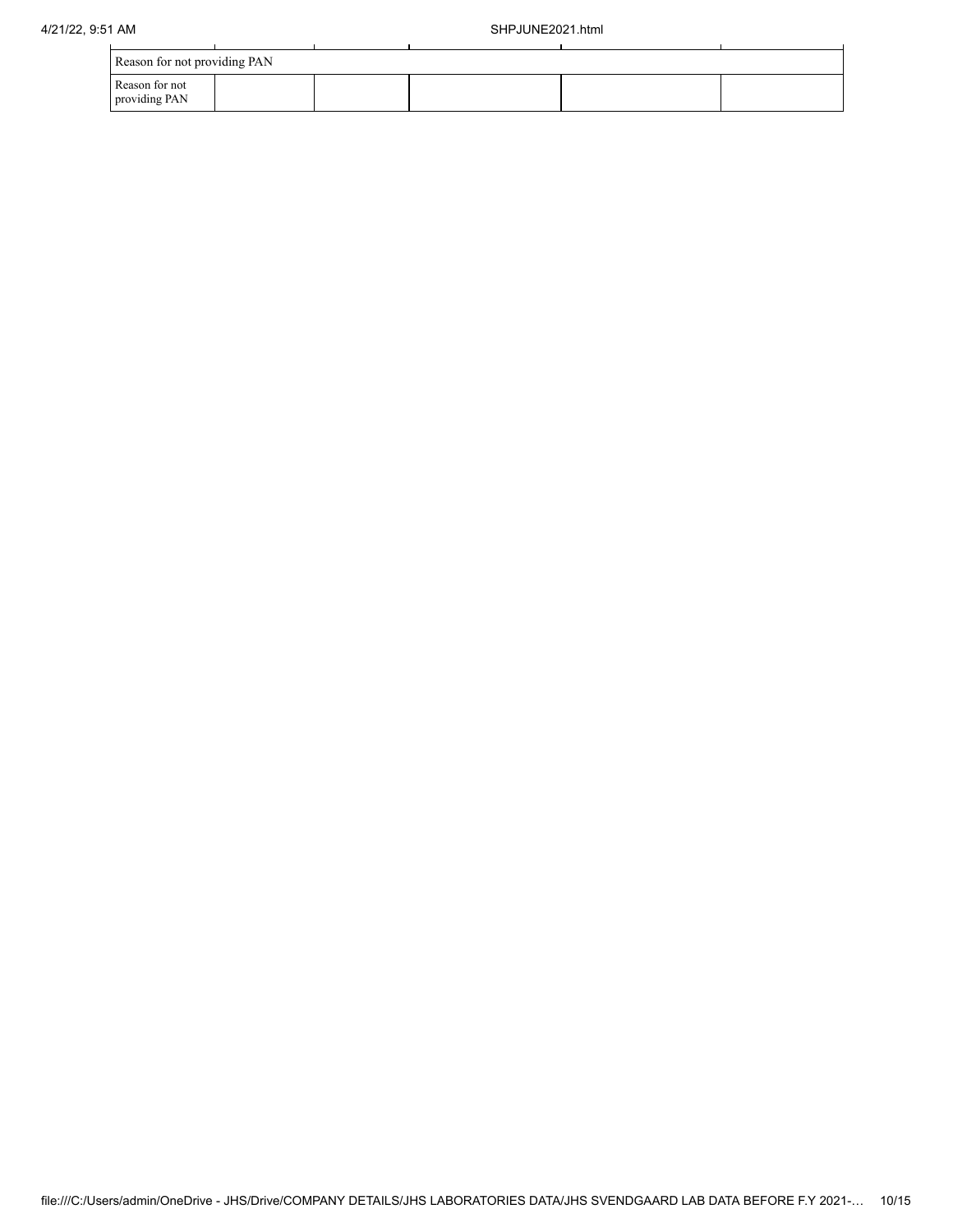|                                                                                                                                                  | Any Other (specify)                                           |                                                           |                                              |                                  |                                     |                     |                |  |  |  |  |  |  |
|--------------------------------------------------------------------------------------------------------------------------------------------------|---------------------------------------------------------------|-----------------------------------------------------------|----------------------------------------------|----------------------------------|-------------------------------------|---------------------|----------------|--|--|--|--|--|--|
| Searial No.                                                                                                                                      | 1                                                             | $\overline{2}$                                            | 3                                            | $\overline{4}$                   | 5                                   | 6                   | $\overline{7}$ |  |  |  |  |  |  |
| Category                                                                                                                                         | <b>Bodies Corporate</b>                                       | <b>Bodies Corporate</b>                                   | <b>Bodies Corporate</b>                      | Non-<br>Resident<br>Indian (NRI) | Others                              | Clearing<br>Members | <b>IEPF</b>    |  |  |  |  |  |  |
| Category / More<br>than 1 percentage                                                                                                             | More than 1<br>percentage of<br>shareholding                  | More than 1<br>percentage of<br>shareholding              | More than 1<br>percentage of<br>shareholding | Category                         | Category                            | Category            | Category       |  |  |  |  |  |  |
| Name of the<br>Shareholders (I)                                                                                                                  | <b>PARKER MULTI</b><br><b>COMMODITIES</b>                     | <b>GRK ASSOCIATES</b><br><b>PRIVATE</b><br><b>LIMITED</b> | <b>ZAVERI</b><br>FINSTOCK PVT.<br>LTD.       |                                  | Non Resident<br>Non<br>Repartriates |                     |                |  |  |  |  |  |  |
| PAN(II)                                                                                                                                          | AAACP9355J                                                    | AAECG0933F                                                | AAACZ1117A                                   |                                  |                                     |                     |                |  |  |  |  |  |  |
| No. of the<br>Shareholders (I)                                                                                                                   | 1                                                             | 1                                                         | $\mathbf{1}$                                 | 223                              | 100                                 | 51                  | 1              |  |  |  |  |  |  |
| No. of fully paid<br>up equity shares<br>held (IV)                                                                                               | 1750000                                                       | 700000                                                    | 1750000                                      | 570985                           | 176185                              | 105972              | 42796          |  |  |  |  |  |  |
| No. Of Partly paid-<br>up equity shares<br>held(V)                                                                                               |                                                               |                                                           |                                              |                                  |                                     |                     |                |  |  |  |  |  |  |
| No. Of shares<br>underlying<br>Depository<br>Receipts (VI)                                                                                       |                                                               |                                                           |                                              |                                  |                                     |                     |                |  |  |  |  |  |  |
| Total nos. shares<br>held $(VII) = (IV) +$<br>$(V)$ + $(VI)$                                                                                     | 1750000                                                       | 700000                                                    | 1750000                                      | 570985                           | 176185                              | 105972              | 42796          |  |  |  |  |  |  |
| Shareholding as a<br>% of total no. of<br>shares (calculated<br>as per SCRR,<br>1957) (VIII) As a<br>% of $(A+B+C2)$                             | 2.72                                                          | 1.09                                                      | 2.72                                         | 0.89                             | 0.27                                | 0.16                | 0.07           |  |  |  |  |  |  |
|                                                                                                                                                  | Number of Voting Rights held in each class of securities (IX) |                                                           |                                              |                                  |                                     |                     |                |  |  |  |  |  |  |
| Class eg: X                                                                                                                                      | 1750000                                                       | 700000                                                    | 1750000                                      | 570985                           | 176185                              | 105972              | 42796          |  |  |  |  |  |  |
| Class eg:y                                                                                                                                       |                                                               |                                                           |                                              |                                  |                                     |                     |                |  |  |  |  |  |  |
| Total                                                                                                                                            | 1750000                                                       | 700000                                                    | 1750000                                      | 570985                           | 176185                              | 105972              | 42796          |  |  |  |  |  |  |
| Total as a % of<br><b>Total Voting rights</b>                                                                                                    | 2.72                                                          | 1.09                                                      | 2.72                                         | 0.89                             | 0.27                                | 0.16                | 0.07           |  |  |  |  |  |  |
| No. Of Shares<br>Underlying<br>Outstanding<br>convertible<br>securities $(X)$                                                                    |                                                               |                                                           |                                              |                                  |                                     |                     |                |  |  |  |  |  |  |
| No. of Shares<br>Underlying<br>Outstanding<br>Warrants (Xi)                                                                                      |                                                               |                                                           |                                              |                                  |                                     |                     |                |  |  |  |  |  |  |
| No. Of Shares<br>Underlying<br>Outstanding<br>convertible<br>securities and No.<br>Of Warrants (Xi)<br>(a)                                       |                                                               |                                                           |                                              |                                  |                                     |                     |                |  |  |  |  |  |  |
| Shareholding, as a<br>% assuming full<br>conversion of<br>convertible<br>securities (as a<br>percentage of<br>diluted share<br>capital) $(XI)$ = | 2.7                                                           | 1.08                                                      | 2.7                                          | 0.88                             | 0.27                                | 0.16                | 0.07           |  |  |  |  |  |  |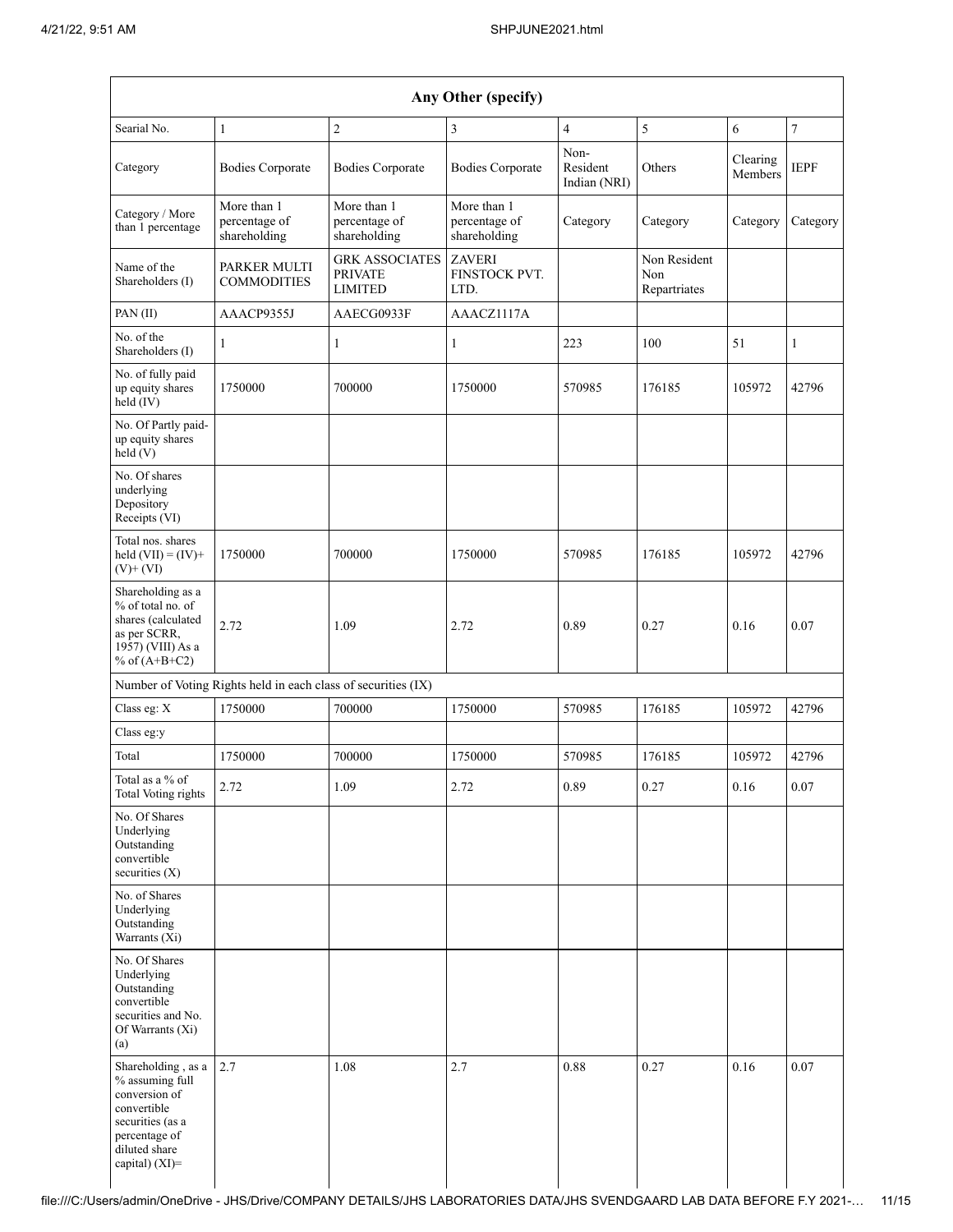## 4/21/22, 9:51 AM SHPJUNE2021.html

| $(VII)+(X)$ As a %<br>of $(A+B+C2)$                                  |         |        |         |                  |          |              |                |  |  |  |
|----------------------------------------------------------------------|---------|--------|---------|------------------|----------|--------------|----------------|--|--|--|
| Number of Locked in shares (XII)                                     |         |        |         |                  |          |              |                |  |  |  |
| No. $(a)$                                                            | 1750000 |        | 1750000 | $\theta$         | $\Omega$ | $\Omega$     | $\overline{0}$ |  |  |  |
| As a % of total<br>Shares held (b)                                   | 100     |        | 100     | $\boldsymbol{0}$ | $\theta$ | $\mathbf{0}$ | $\overline{0}$ |  |  |  |
| Number of equity<br>shares held in<br>dematerialized<br>form $(XIV)$ | 1750000 | 700000 | 1750000 | 570985           | 176185   | 105972       | 42796          |  |  |  |
| Reason for not providing PAN                                         |         |        |         |                  |          |              |                |  |  |  |
| Reason for not<br>providing PAN                                      |         |        |         |                  |          |              |                |  |  |  |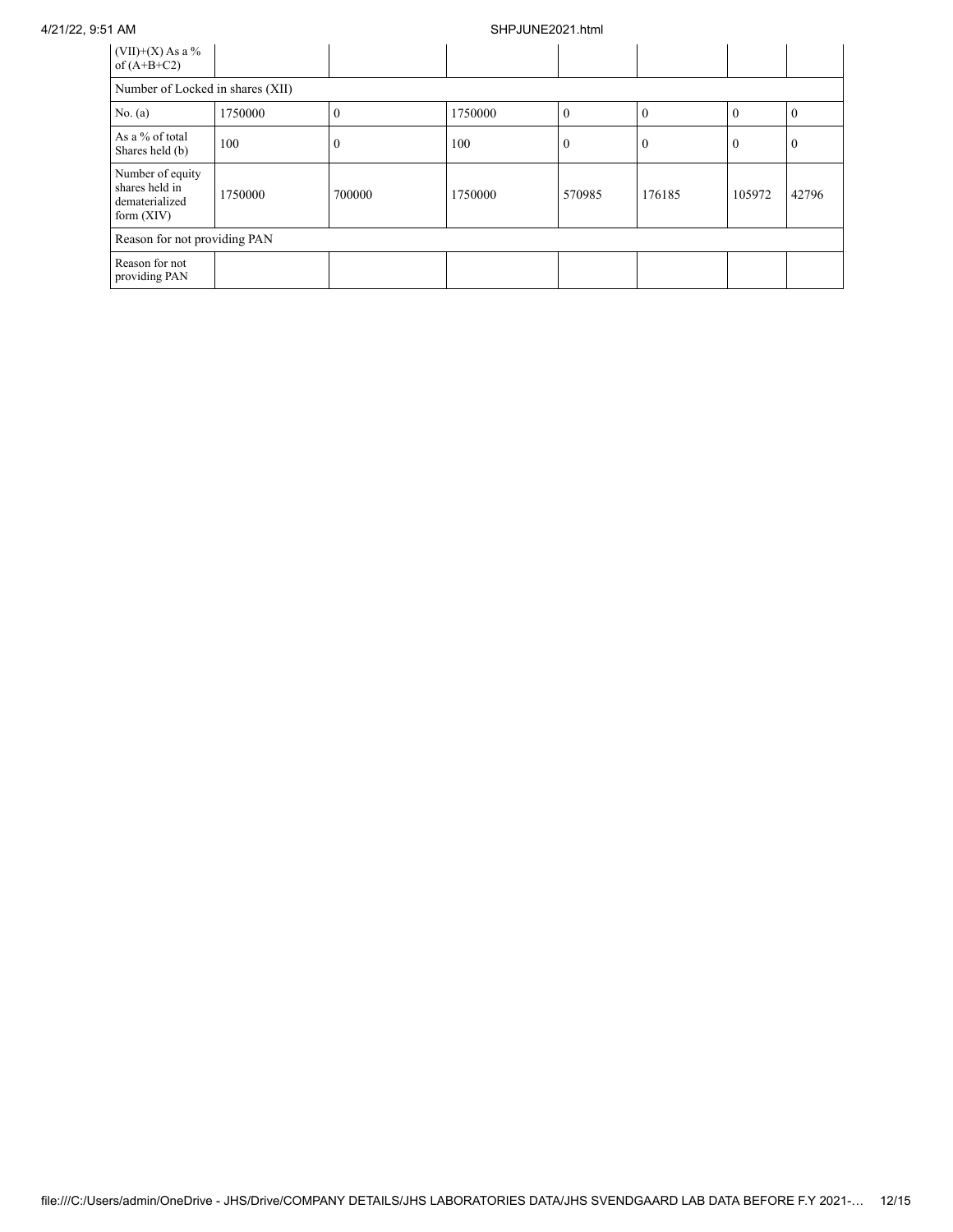| Any Other (specify)                                                                                                                                                                  |                         |                       |  |
|--------------------------------------------------------------------------------------------------------------------------------------------------------------------------------------|-------------------------|-----------------------|--|
| Searial No.                                                                                                                                                                          | $\,8\,$                 |                       |  |
| Category                                                                                                                                                                             | <b>Bodies Corporate</b> |                       |  |
| Category / More<br>than 1 percentage                                                                                                                                                 | Category                |                       |  |
| Name of the<br>Shareholders (I)                                                                                                                                                      |                         | Click here to go back |  |
| PAN(II)                                                                                                                                                                              |                         | Total                 |  |
| No. of the<br>Shareholders (I)                                                                                                                                                       | 115                     | 493                   |  |
| No. of fully paid<br>up equity shares<br>held (IV)                                                                                                                                   | 1142189                 | 6238127               |  |
| No. Of Partly paid-<br>up equity shares<br>held (V)                                                                                                                                  |                         |                       |  |
| No. Of shares<br>underlying<br>Depository<br>Receipts (VI)                                                                                                                           |                         |                       |  |
| Total nos. shares<br>held $(VII) = (IV) +$<br>$(V)$ + $(VI)$                                                                                                                         | 1142189                 | 6238127               |  |
| Shareholding as a<br>% of total no. of<br>shares (calculated<br>as per SCRR,<br>1957) (VIII) As a<br>% of $(A+B+C2)$                                                                 | 1.77                    | 9.69                  |  |
| Number of Voting Rights held in each class of securities (IX)                                                                                                                        |                         |                       |  |
| Class eg: X                                                                                                                                                                          | 1142189                 | 6238127               |  |
| Class eg:y                                                                                                                                                                           |                         |                       |  |
| Total                                                                                                                                                                                | 1142189                 | 6238127               |  |
| Total as a % of<br><b>Total Voting rights</b>                                                                                                                                        | 1.77                    | 9.69                  |  |
| No. Of Shares<br>Underlying<br>Outstanding<br>convertible<br>securities $(X)$                                                                                                        |                         |                       |  |
| No. of Shares<br>Underlying<br>Outstanding<br>Warrants (Xi)                                                                                                                          |                         |                       |  |
| No. Of Shares<br>Underlying<br>Outstanding<br>convertible<br>securities and No.<br>Of Warrants (Xi)<br>(a)                                                                           |                         |                       |  |
| Shareholding, as a<br>% assuming full<br>conversion of<br>convertible<br>securities (as a<br>percentage of<br>diluted share<br>capital) (XI)=<br>$(VII)+(X)$ As a %<br>of $(A+B+C2)$ | 1.76                    | 9.69                  |  |
| Number of Locked in shares (XII)                                                                                                                                                     |                         |                       |  |
| No. $(a)$                                                                                                                                                                            | $\boldsymbol{0}$        | $\boldsymbol{0}$      |  |

file:///C:/Users/admin/OneDrive - JHS/Drive/COMPANY DETAILS/JHS LABORATORIES DATA/JHS SVENDGAARD LAB DATA BEFORE F.Y 2021-… 13/15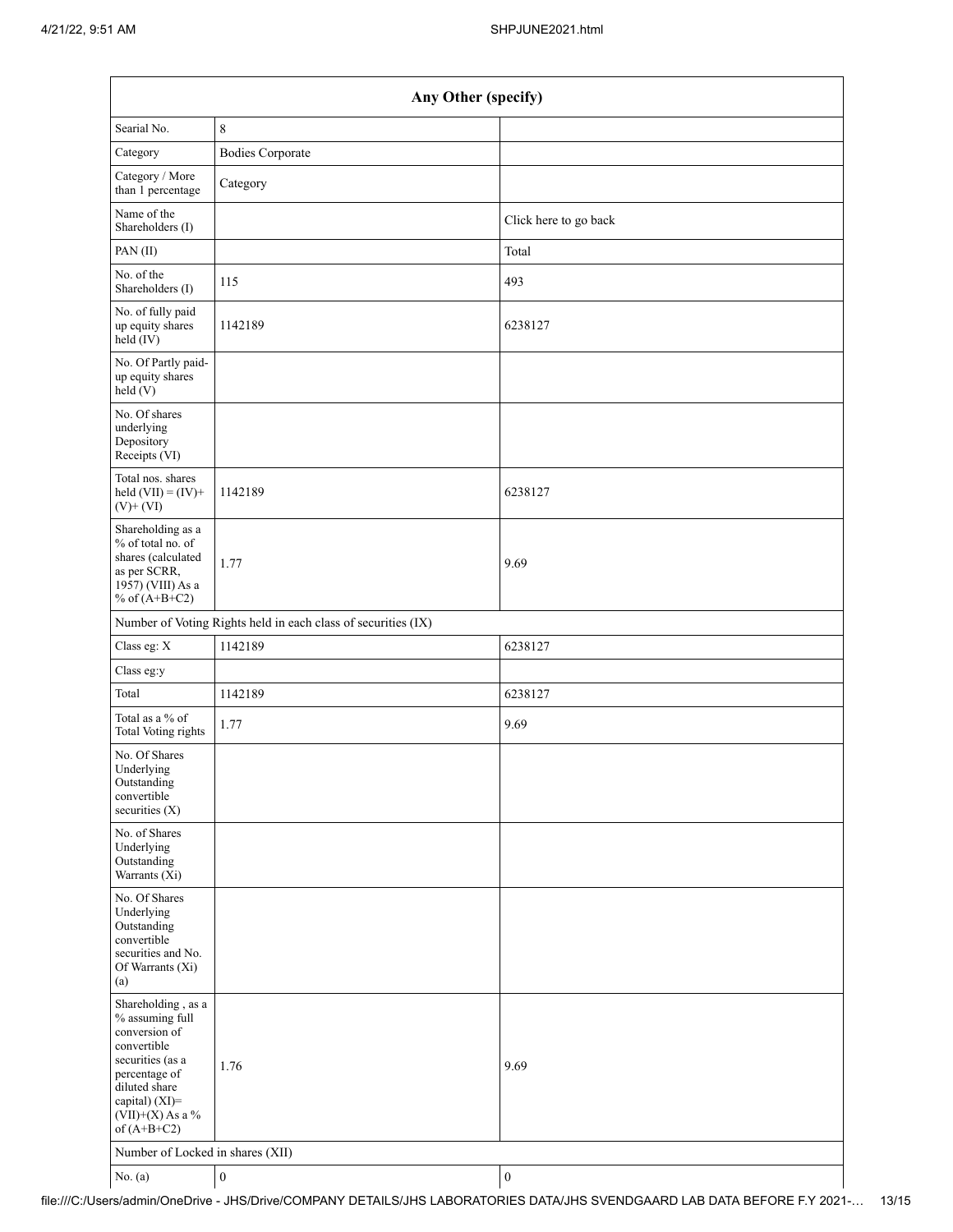## 4/21/22, 9:51 AM SHPJUNE2021.html

| As a % of total<br>Shares held (b)                                   | $\overline{0}$ | $\bf{0}$ |  |
|----------------------------------------------------------------------|----------------|----------|--|
| Number of equity<br>shares held in<br>dematerialized<br>form $(XIV)$ | 1142189        | 6238127  |  |
| Reason for not providing PAN                                         |                |          |  |
| Reason for not<br>providing PAN                                      |                |          |  |